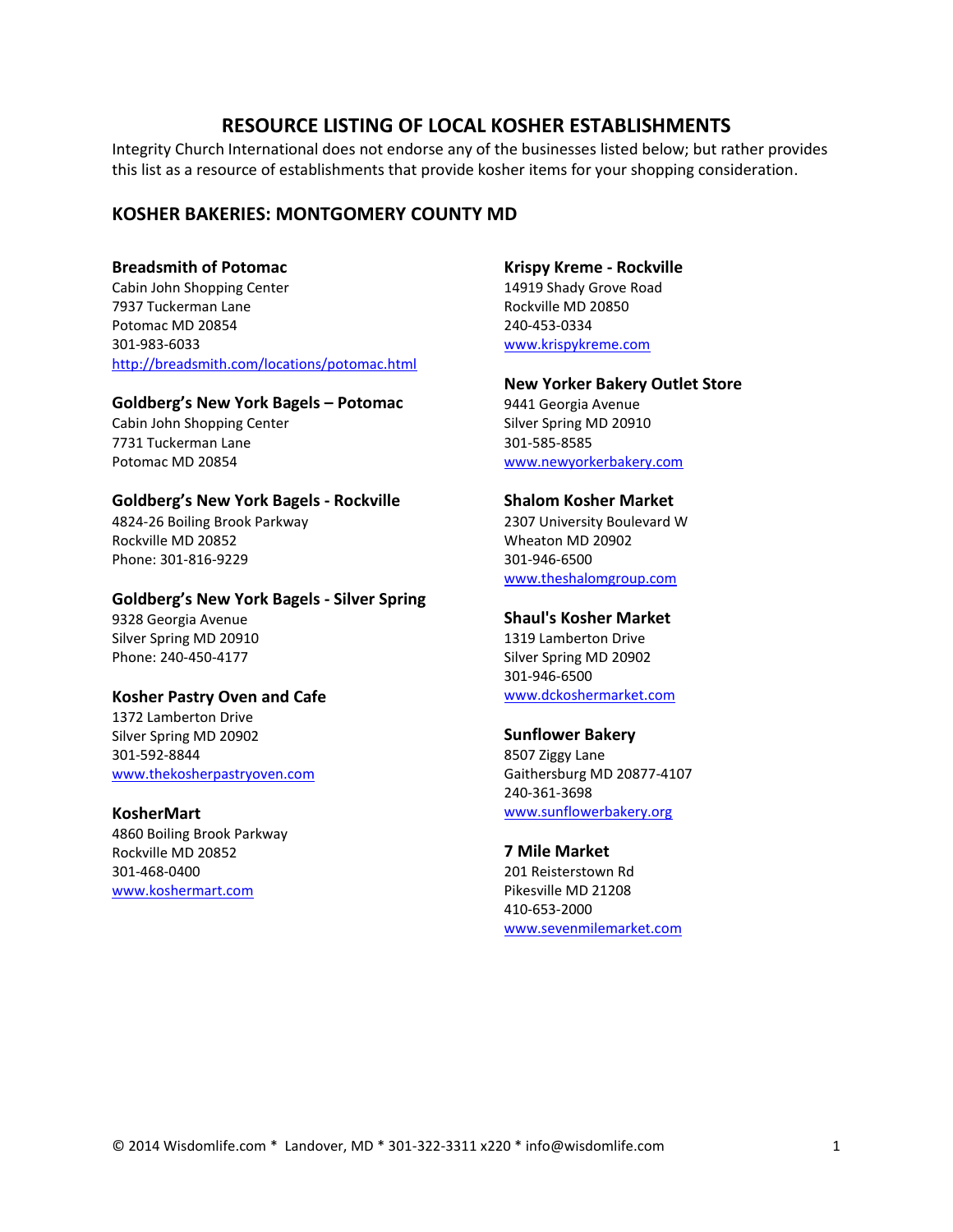# **KOSHER BAKERIES: DISTRICT OF COLUMBIA**

# **Crumbs Bake Shop**

Union Station 40 Massachusetts Avenue NW Washington DC 20002 202-408-1001 [www.crumbs.com](http://www.crumbs.com/)

# **Crumbs Bake Shop**

888 17th Street NW Washington DC 20006 202-223-3030 [www.crumbs.com](http://www.crumbs.com/)

## **Crumbs Bake Shop**

1107 19th Street NW Washington DC 20036 202-974-0333 [www.crumbs.com](http://www.crumbs.com/)

## **Crumbs Bake Shop**

604 11th Street NW Washington DC 20001 202-737-4001 [www.crumbs.com](http://www.crumbs.com/)

# **Krispy Kreme - DC**

1350 Connecticut Avenue NW Washington DC 20036 202-463-0414 [www.krispykreme.com](http://www.krispykreme.com/)

# **KOSHER BAKERIES: NORTHERN VIRGINIA**

#### **Crumbs Bake Shop**

2839 Clarendon Boulevard Market Common Arlington VA 22201 877-278-6270 [www.crumbs.com](http://www.crumbs.com/)

**Krispy Kreme - Alexandria**  6332 Richmond Highway Alexandria VA 22306-6492 703-768-1002 [www.krispykreme.com](http://www.krispykreme.com/)

# **KOSHER BUTCHERS: MONTGOMERY COUNTY MD**

# **KosherMart**  4860 Boiling Brook Parkway Rockville MD 20852 301-468-0400 [www.koshermart.com](http://www.koshermart.com/)

# **Shalom Kosher Market**

2307 University Boulevard W Wheaton MD 20902 301-946-6500 [www.theshalomgroup.com](http://www.theshalomgroup.com/)

# **Shaul's Kosher Market**

1319 Lamberton Drive Silver Spring MD 20902 301-593-1800 [www.dckoshermarket.com](http://www.dckoshermarket.com/)